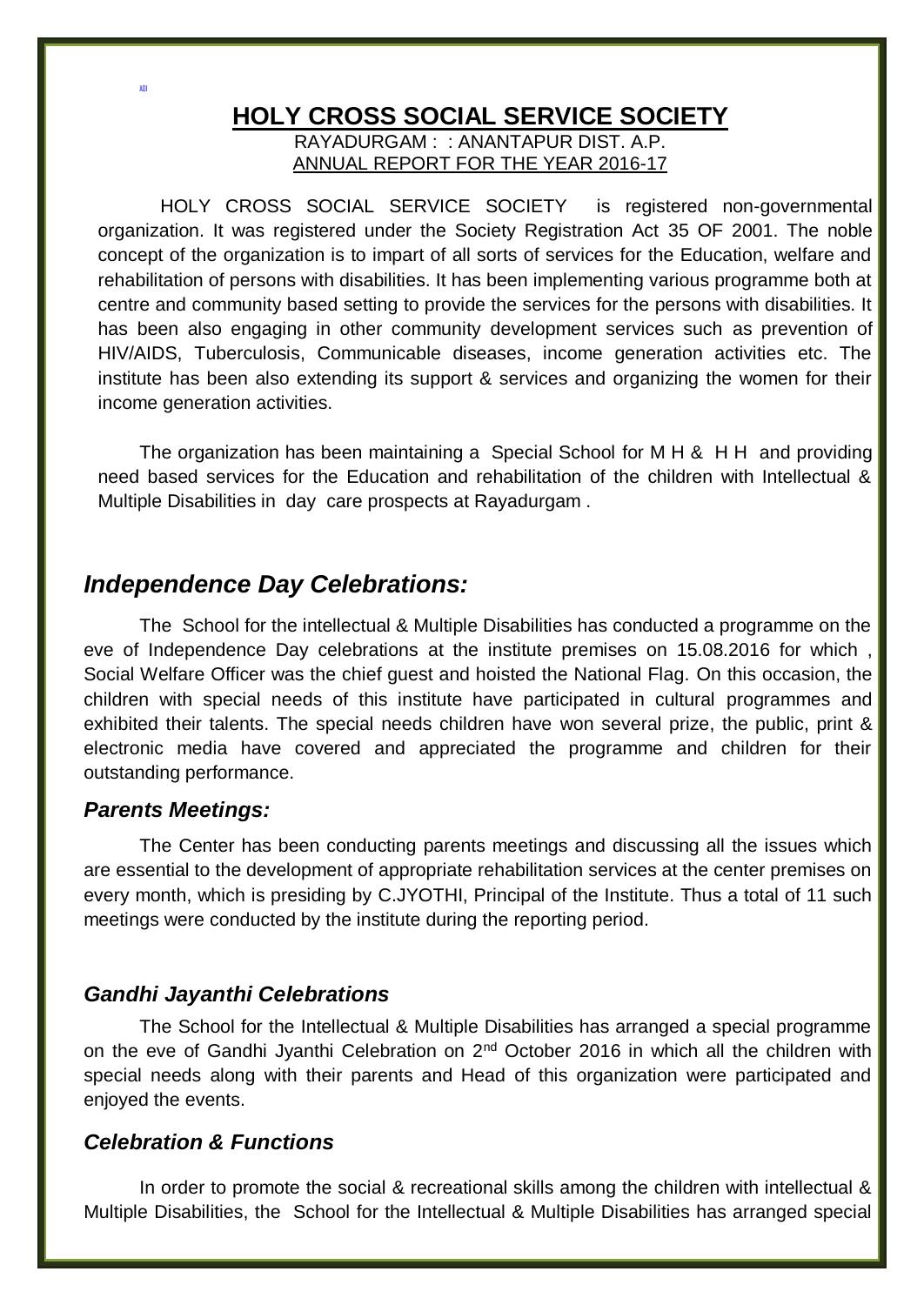programmes on the eve on Celebration of National Festivals of all religion and birthday of children, in which they are actively participating and enjoying the events.

Most of the time the institute arranging cultural events in which the children with intellectual & multiple Disabilities were actively participating and earning good appreciations from the public, which help to move forward with courage and confidence for the betterment.

# **World Disabled Day Celebrations**

The School for the Intellectual & Multiple Disabilities has arranged a special programme on the eve of world disabled day celebration on 03.12.2016 at the institute premises. On this occasion this institute has conducted cultural events in which the children with intellectual & Multiple disabilities were participated in various events and won several prizes.

This institute has also arranged a rally in view to raise the awareness among the public on the issues related to disabilities and rehabilitation and promotion of their rights & advocacy.

## *Republic Day Celebrations:*

The Institute has arranged a special function on the eve of Republic Day celebrations at the special school premises, 26.01.2017 for which Dr. Ramana Rao, Medical Officer was the chief guest. Hoisted the National Flag and addressed the children with special needs, management and entire faculty of the Institute and distributed fruits & sweets to the children with disabilities as token of love & affection. On these occasions, this institute has also arranged a special function for aids & appliances distribution to the needy persons with disabilities for which Dr. Ramana Rao, Medical Officer was the chief guest. In this function this institute has distributed, 01 Tricycles, 04 Walkers, 03 Hearing Aids to the needy persons with disabilities.

### **Swachha Bharat:**

According with the inspiration of Prime Minister Sri Modiji we are also participated in Swachha Bharat programme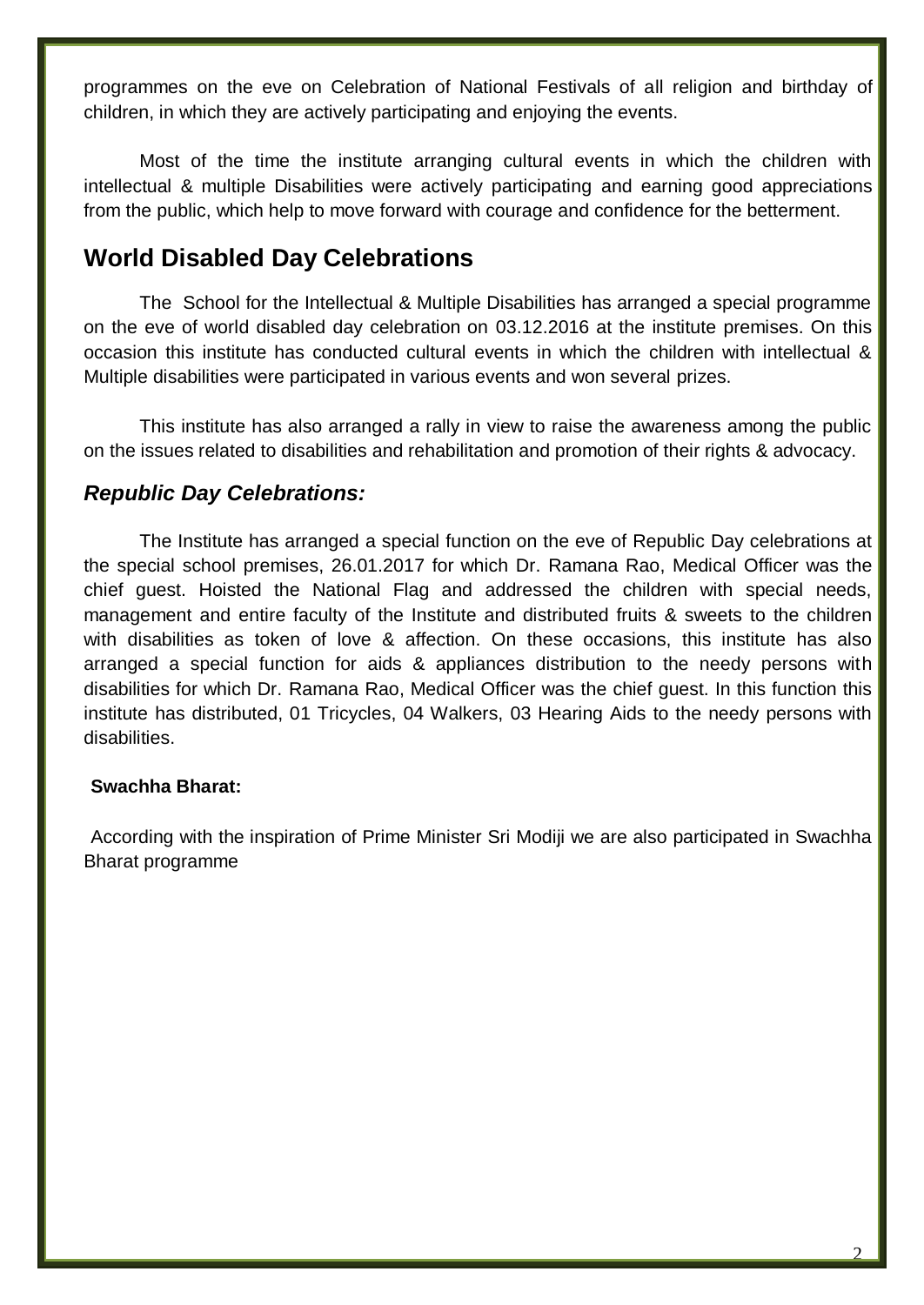# **HOLY CROSS SOCIAL SERVICE SOCIETY**

RAYADURGAM : : ANANTAPUR DIST. A.P. ANNUAL REPORT FOR THE YEAR 2017-18

 HOLY CROSS SOCIAL SERVICE SOCIETY is registered non-governmental organization. It was registered under the Society Registration Act 35 OF 2001. The noble concept of the organization is to impart of all sorts of services for the Education, welfare and rehabilitation of persons with disabilities. It has been implementing various programme both at centre and community based setting to provide the services for the persons with disabilities. It has been also engaging in other community development services such as prevention of HIV/AIDS, Tuberculosis, Communicable diseases, income generation activities etc. The institute has been also extending its support & services and organizing the women for their income generation activities.

The organization has been maintaining a Special School for M H & H H and providing need based services for the Education and rehabilitation of the children with Intellectual & Multiple Disabilities in day care prospects at Rayadurgam .

## **Independence Day Celebrations***:*

The School for the intellectual & Multiple Disabilities has conducted a programme on the eve of Independence Day celebrations at the institute premises on 15.08.2017 for which , Social Welfare Officer was the chief guest and hoisted the National Flag. On this occasion, the children with special needs of this institute have participated in cultural programmes and exhibited their talents. The special needs children have won several prize, the public, print & electronic media have covered and appreciated the programme and children for their outstanding performance.

#### **Parents Meetings:**

The Center has been conducting parents meetings and discussing all the issues which are essential to the development of appropriate rehabilitation services at the center premises on every month, which is presiding by C.JYOTHI, Principal of the Institute. Thus a total of 11 such meetings were conducted by the institute during the reporting period. There is no negative complaints against our work.

### **Gandhi Jayanthi Celebrations**

The School for the Intellectual & Multiple Disabilities has arranged a special programme on the eve of Gandhi Jayanthi Celebration on 2<sup>nd</sup> October 2017 in which all the children with special needs along with their parents and Head of this organization were participated and enjoyed the events.

### **Celebration & Functions**

In order to promote the social & recreational skills among the children with intellectual & Multiple Disabilities, the School for the Intellectual & Multiple Disabilities has arranged special